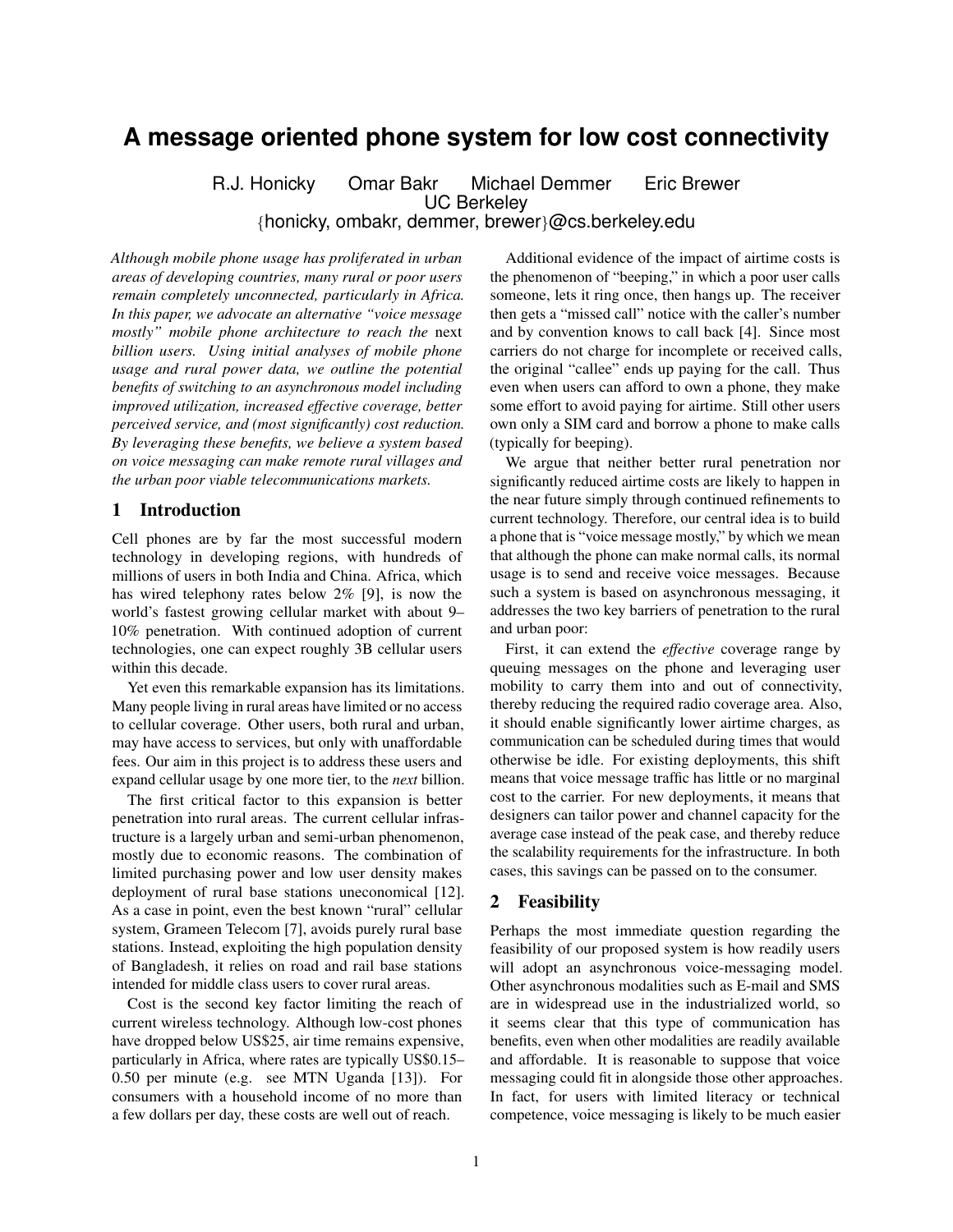

Figure 1: The Peak-to-Average Ratio (PAR) of calls in the MIT study, grouped by hour of the day. The average PAR during the busiest hour (17:00) was 13, while the during the least busy hour (5:00) it was 107. Only about 2% of all the hours in the study (about one hour for every two days) had a PAR less than 4, and the overall PAR for the entire study was 35.6, showing the large amount of unused system capacity.



Figure 2: Cumulative distribution of the connections handled by a given number of cells (logarithmic axis).

to use and more intuitive than text-based communication.

Yet perhaps the most compelling reason why we believe in the viability of this proposal is that our target user population is currently unserved by existing communication services. It seems highly doubtful that this is due to lack of demand, given the widespread growth of cellular systems to other populations, hence it must be due to lack of availability and/or affordability. We now turn to two observations of user behavior and mobile phone usage that motivate why we think a voice messaging model can help address these barriers.

#### 2.1 User Locality

The first observation is that for many groups of users, both in developing countries and elsewhere, there are a few key locations where most (in some cases all) individuals within the group travel to and from on a regular basis. In the case of rural populations in developing regions, such locations are likely to include markets, churches, government offices, and village centersxf [14].

To gain further insight into this pattern, we analyzed cell phone usage data gathered by the Reality Mining project from MIT [5]. This study logged 89 students' phone activity between January 2004 and June 2005, including records of which cell phone tower each phone was connected to over time. We ranked all towers based on the number of connections they handled, and show the cumulative percentage of connections handled by varioussized subsets of the towers in Figure 2.

Although the tower that a phone connects to depends on several factors, it is useful as a rough approximation of users' locations. To that end, these data support the hypothesis that people tend to be in the same general locations most of the time, as over half of the phone connections were handled by only a few dozen towers.

This type of mobility pattern leads to the opportunity to provide only intermittent coverage but still reach the majority of users. Moving to asynchronous messaging enables a store and forward message routing system that can queue messages when disconnected, waiting for the sender or receiver to travel into range. This means that if a large number of users regularly go to same set of key locations, then providing connectivity at those places effectively extends the coverage to all the users that visit.

#### 2.2 Unused Capacity

The second observation is that traditional communications systems are designed to handle peak usage levels, yet few systems run at peak load all of the time. As such, there is often a significant amount of unused system capacity.

Figure 1 shows a plot of the peak-to-average calling ratio (the maximum number of simultaneous calls divided by the average for a given period) for all calls from the MIT trace, grouped by the day of the week and hour per day. The data show that usage is bursty, with 10–100x higher peaks than the hourly average.

Since there is a direct correlation between system capacity and cost, this graph shows how much extra expense carriers endure to provide service. For systems targeted towards voice calls, there is little one can do to reduce this burden, as there is no way to predict when users will decide to make a call, and the system must to be prepared to handle it.

On the other hand, basing the system on voice messaging opens up a degree of freedom in terms of when data is transferred, since a scheduling algorithm can wait for an idle period before transferring a message. This means that voice message traffic can be sent in otherwise unused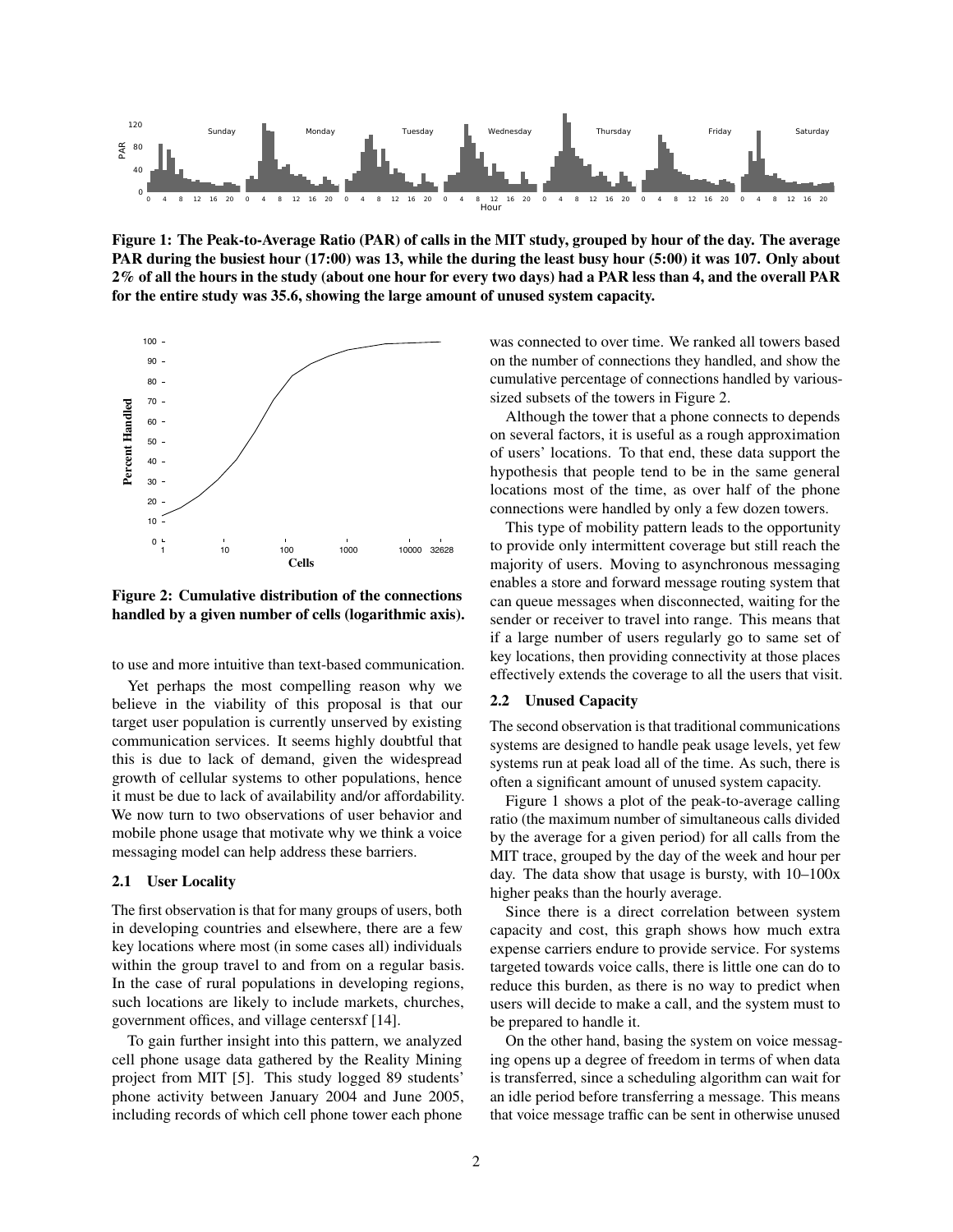periods, with little (if any) added cost to the carrier. Also, by evenly distributing the workload throughout the day, then a system with much lower peak capacity can handle the same total amount of traffic, at much less cost.

## 3 Proposed System Model

We now describe our proposed system in more detail.

## 3.1 Voice Messages

Voice messages are stored on a per-user card in the phone (such as an SD card). Therefore they can be recorded and played back without support from the infrastructure, and thus without requiring the phone to be in connectivity. These cards also function as SIM cards in that they contain a unique ID, imply a permanent number, and offer the ability to add minutes using pre-paid scratch-off cards. Although these cards will require more capacity to store messages than traditional SIM cards do, a few megabytes per user should be sufficient.

To check for new messages or to send queued ones, the phone (not the user) periodically polls the infrastructure. There are two different polling rates: polling for a signal and polling for messages once in coverage. Polling for a signal requires little power, so once per minute should still allow for long battery life. Assuming the phone initially checks for messages when it detects a signal, the polling rate for messages can be lower, perhaps every five minutes. Because the phone does not need to be always on to await a potential incoming call, this low duty cycle should lead to much longer battery life.

Typically, messages are routed from a phone to the infrastructure, where they are queued awaiting delivery to another phone. In some cases though, phones may be able to make an ad-hoc connection to each other and transfer messages directly, without assistance from the network. Also, in cases where one party is using a traditional phone system, messages would be routed to and from a gateway where they would be played out as a voice call, sent as an MMS, or converted to an email attachment.

#### 3.2 Services

The phones in our system should also be able to make normal voice calls, for three main reasons: First, the marginal cost of supporting calls on the phone device is likely zero, since the capabilities are deeply integrated with any chipset on which we would build. Second, this ability allows the handset to be marketed as an enhanced normal phone, not a degraded one; historically, poor users are reluctant to accept low-cost but crippled devices due to reasons of dignity. Finally, there are important cases in which live calls are worth the cost, such as emergencies.

Explicitly supporting the "beeping" model also has a few advantages. Fundamentally, it clearly conveys to the device and the carrier the *intent* of the user. For the device, this means that it can enter "standby" mode to await an incoming call, and potentially alert the user if they leave coverage before receiving the expected call-back. For the carrier, the explicit intent enables a lower-cost signalling mechanism than a missed call would, and leads to more accurate usage statistics. Of course, it is critical that this service be easy to use and free of charge, otherwise users will revert back to their original behavior.

There are also opportunities for other value-added services. Carriers could provide "high priority" messages with faster delivery, "return receipt" services, news and information subscriptions (such as cricket or football scores), and timed delivery. Delivery at a particular time is useful when leaving a message for a normal phone, since the message will play out over a live call. Since many calls from the rural poor are to relatives abroad, it is somewhat important that these calls are made at a time presumed to be convenient for the receiver.

#### 3.3 Deployment Scenarios

We envision two complementary deployment scenarios with different cost implications:

*Leverage existing base stations:* With software-only upgrades to current base station hardware, we can add a voice messaging service to already-deployed cellular networks and thereby extend the functionality and profit of the systems. The only new equipment required should be the gateway system (installed only in the central office) to convert between voice messages and live calls or email, and to store messages in transit. It is in this context that we refer to "zero-marginal cost" deployment, as the system can schedule the movement of messages during otherwise idle base station time, increasing its utilization and profit without needing additional capacity.

*Voice messaging base station:* We can also extend the coverage area by developing new low cost base stations that support voice messaging and a few concurrent live calls. This design results in significant cost savings due to the lower capacity, lower power (enabling solar), reduced backup power, and less complexity due to reduced need for high availability. These systems should enable carriers to incrementally add rural coverage; as demand grows, these micro base stations may be upgraded to full base stations, and then redeployed on the new fringe. This path is thus a middle ground between the first approach (new users for existing base stations) and the existing industry approach (new full base stations for new areas).

#### 3.4 Related Work

The idea of using voicemail as an alternative to synchronous voice communications is not new. Besides voicemail and related technologies like "BubbleTalk" [3] and MMS, the ComBadge from MERL [11] records and stores messages on the device until they can be uploaded. This device, however, focused on voice-only interaction, and did not explicitly consider infrastructure architecture.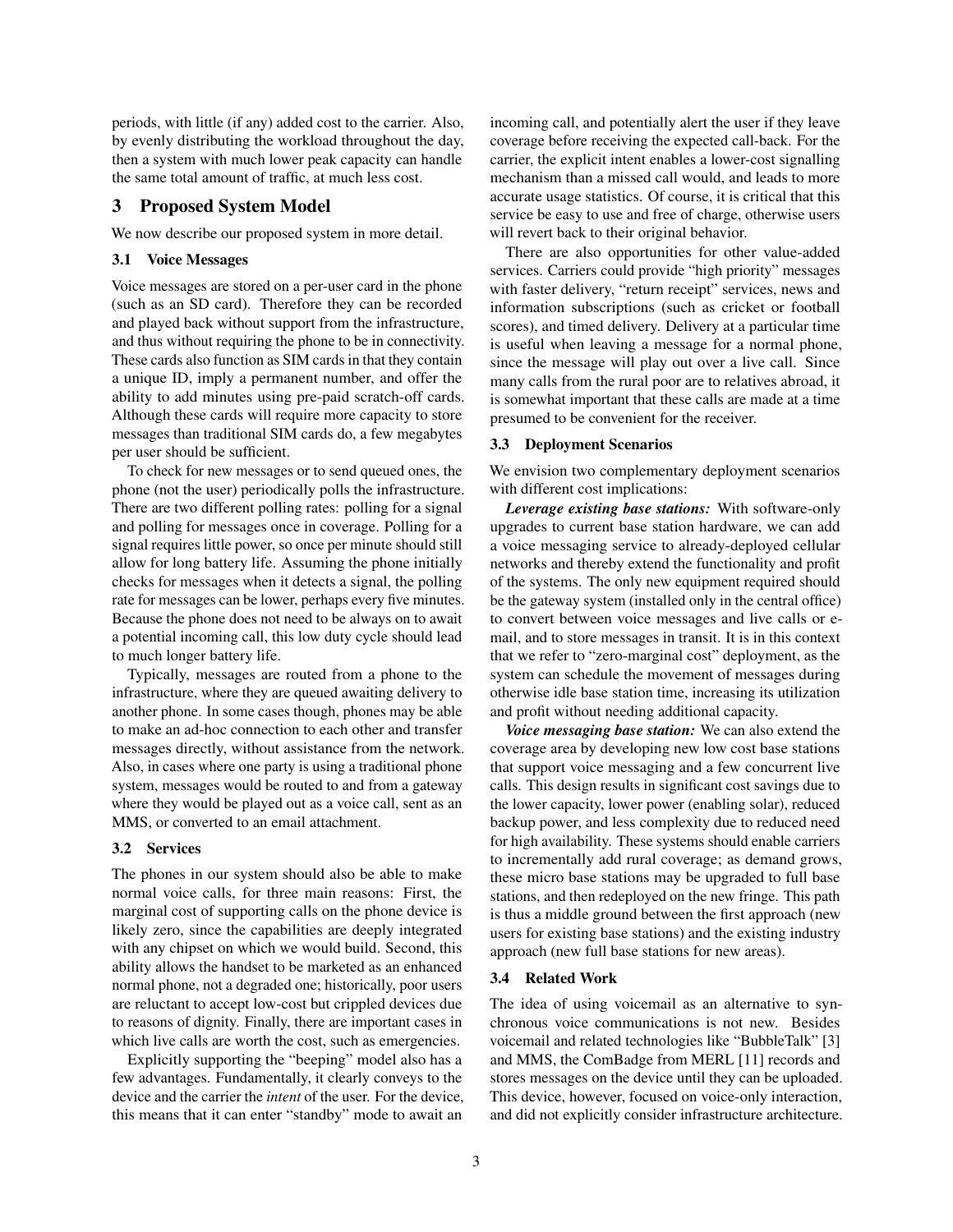Asynchronous voice messaging has also been studied from a human interaction perspective [15]. There has been significant work on delay tolerant networking [6], including applications for developing regions [2]. There has also been significant work on cellular usage [18], and on the use of missed calls for communication ("beeping" or "flashing"), which is prevalent throughout the developing world [4]. We build on all of this work.

## 4 Potential Benefits

We now briefly outline the key benefits that we think can be obtained by moving to a voice message based system.

#### 4.1 Better resource utilization

Figure 1 showed that most of the resources of a synchronous communication system are idle most of the time. This likely holds true for any resource in the system which must be provisioned to account for the worst case; power, energy, cooling, interconnect bandwidth, radio bandwidth, spectrum, processing power, memory, etc.

For existing deployments, flexibility in scheduling message transmission means that we can avoid interfering with higher priority services, such as live calls. The new service fits within the gaps of the existing service, and hence has zero marginal cost.

For new deployments we can avoid dramatic overprovisioning: we can instead provision for average utilization, and schedule message transmission based on available resources. This implies an order of magnitude reduction (or more) in infrastructure cost. In some senses, this is a similar benefit to that obtained by moving from circuit-switched to packet-switched, in that the latter allows more flexibility in assigning transmissions to available resources.

#### 4.2 Increased Effective Coverage

As discussed in Section 2.1, we expect that an asynchronous system can leverage the fact that people regularly travel to the same locations to extend the effective coverage range. To gain initial insights into how effective this form of communication would be, we ran some simulations based on the Reality Mining Data.

In these experiments, we measured the delay to deliver simulated traffic on a synchronous voice call and an asynchronous voice message system. We model voice messages by translating a call from the original trace into a voice message of the same duration. Because the call recipients were removed from the data for privacy, we randomly assign a recipient for each call from the users in the study. In the asynchronous case, once a message has been "recorded," it is queued for transmission to a base station, where it waits for the recipient's phone to come into connectivity. In the synchronous case, we "retry" the call until both the sender and receiver are in range. We modelled different coverage scenarios by disabling cells



Figure 3: A comparison of communication delay for synchronous and asynchronous communication.

from consideration, and ignore transmission delay, as it is negligible compared to the average queuing delays.

Surprisingly, as shown in Figure 3, in cases of poor coverage, moving to an asynchronous model can in fact *improve* delivery time. This is because in areas of poor coverage, the probability that *both* the sender and the recipient are in radio range simultaneously is low. As we would expect, this effect diminishes as coverage improves (as in the 256-cell scenario). This plot shows the time needed to deliver 80% of the messages, but results are similarly shaped for other percentiles. These experiments also showed that (in the MIT case at least), the storeand-forward messaging model can deliver most messages within a reasonable delay, even in scenarios with only a few percent of the thousands of cells in the study.

## 4.3 Better Perception of Service

Many people in developing countries have probably had the frustrating experience of needing to retry failed call attempts over and over until a connection can be established. An added benefit to the voice messaging system is an improved user experience due to a better perceived system availability in areas of poor coverage. By virtue of the asynchronous model, short system outages or congestion intervals can be hidden from the user, as the phone will simply delay communication until it can successfully transfer a message. Unexpectedly long outages would still trigger a notification that a user's message has not yet been delivered, similar to e-mail delivery failure notifications we see today.

Figure 4 shows a cumulative distribution of the duration of grid power outages, gathered from mid-2005 to early 2007 by Arrow Networks, a wireless network operator in Ghana, West Africa. The data was collected at five different rural backbone microwave repeaters by a device that sampled the state of the AC power supply every ten minutes, before being conditioned by a UPS system. Although power data for developing countries are often hard to find, these data give us a snapshot of the availability of grid power in several areas of southern Ghana.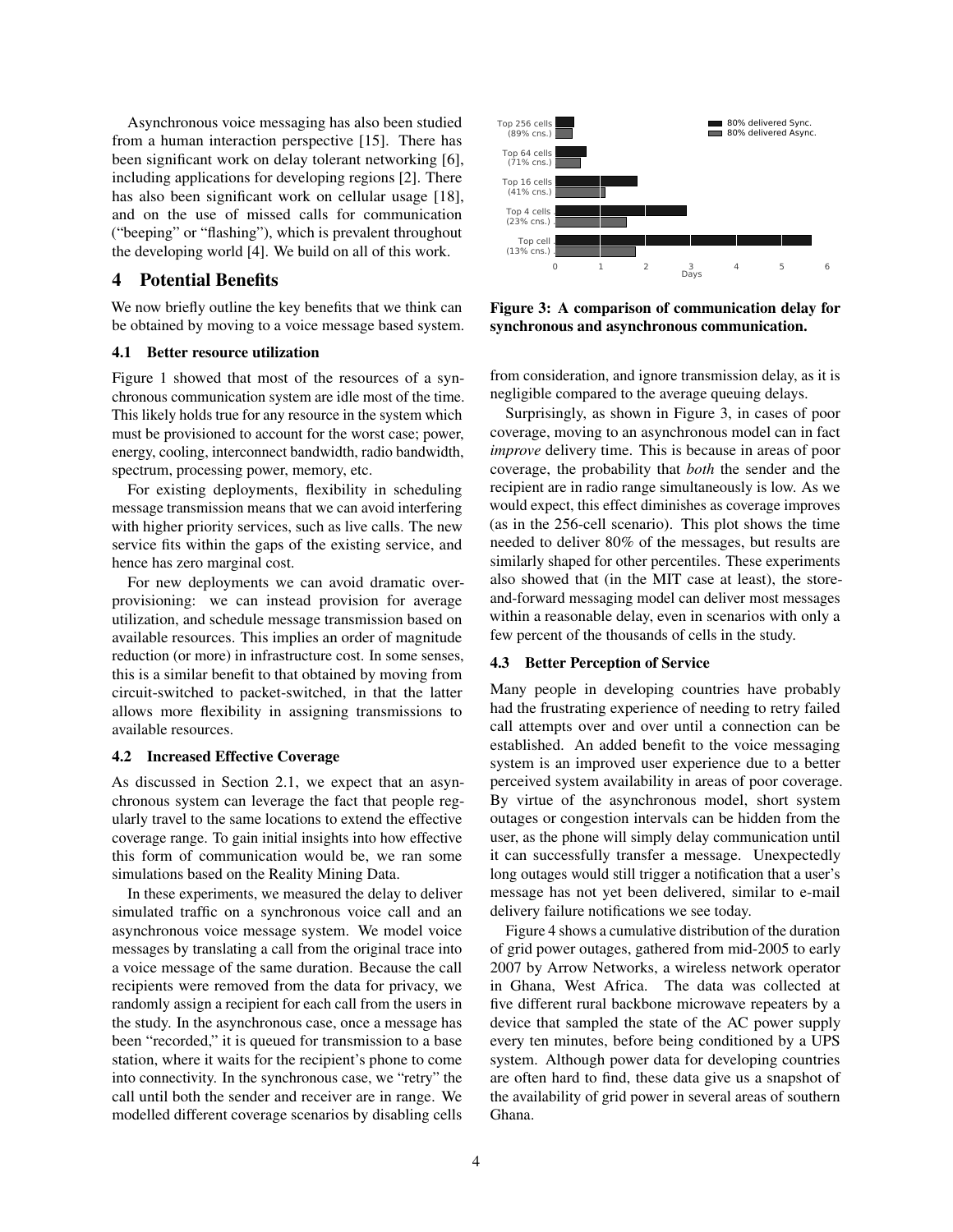

Figure 4: Cumulative distribution of downtime duration for five different microwave repeaters in rural Ghana.

The data show that for this environment at least, most outages are fairly short in duration and can therefore be masked from the end user in an asynchronous system. In contrast, these failures can not be masked for live calls and thus must be avoided via expensive backup power. Note that some outages are very long (multiple days) and as such are prohibitively expensive to avoid by backup power systems. Thus in either system, these outages would result in a user-visible system failure.

#### 4.4 Lower Power Requirements

The power amplifier (PA) is the most power hungry component of most cellular base stations deployed today [19], and is governed by the peak capacity and coverage area. Increased power leads to increased heat dissipation, which influences the size and power requirements of the associated cooling system (CS) (the exact relationship depends on other factors such as the characteristics of the environment, ambient temperature, etc.). For traditional cellular base stations that support 30–100 simultaneous voice calls, the combined power demand from the PA and the CS can be on the order of kilowatts [1].

As discussed above, by moving to an asynchronous model, we may be able to achieve the same total capacity with a peak load of only a few simultaneous calls. This would reduce the PA power requirement by an order of magnitude, impacting the overall system cost in several ways. First, if the power is reduced, the size and cost of the CS also goes down, and beyond a certain point, an active cooling system may not even be necessary. Also, smaller base stations give network administrators a lot more flexibility in packaging and mounting, leading to further savings in mast and tower costs.

With this reduced demand, power consumption may be reduced to tens of watts, at which point portable solar power becomes a viable option [12, 17]. This removes dependence on the (unreliable) power grid or other sources like diesel generators, which require regular maintenance and additional infrastructure (e.g. roads).

#### 4.5 Cost Reduction

The benefits listed so far (better resource utilization, increased effective coverage, better perception of service, and lower power requirements) all contribute to lowering the cost of deployment and operation for carriers, and should in turn reduce the cost of communication for users.

For existing deployments, using otherwise idle capacity

can provide additional revenue streams for carriers with only minimal investment. Because voice messaging has effectively zero marginal cost, we expect that carriers can set a very low price and still be profitable. The per-minute charge must be low enough to create demand, but not so low as to cannibalize live-call revenue. Voice-mail mostly phones may also have higher live-call charges than normal phones.

For new deployments, a given user base can be covered for voice messaging with fewer, cheaper base stations than would be required for existing systems. Fewer base stations also means fewer masts, power systems and cooling systems, and ultimately fewer truck rolls to difficult-to-access rural areas. Based on our experience and that of network operators we talked to in Ghana and India, these external factors are by far the most significant deployment costs in hard to reach areas, and all contribute to making remote rural markets inaccessible. Similar factors drive the cost of cellular networks in the industrialized world [10], although better infrastructure improves viability.

## 5 Challenges

Despite our confidence in the ultimate feasibility of the proposed voice message system, there are several challenges — both technical and non-technical — that will need to be addressed for this system to be viable.

User acceptance: Voice messaging has rarely (if ever) been deployed as a first-class communication mechanism on a large scale. As such, we do not have any quantitative data to suggest how much consumers will be willing to pay for voice messaging as opposed to live calling, nor whether or not they will readily accept the voice message communication model. As mentioned in Section 2, the fact that our target user population is not being served by current communications media suggests that voice messaging may fulfill an unmet need. Also, the fact that our proposed platform can still function as a normal phone should overcome the perception that it is a "dumbeddown" device for poor users. Still, the economic benefits of this proposal depend on users' general acceptance of the voice-messaging communication modality.

Carrier acceptance: The other half of the chicken and egg question is how readily carriers will accept the voice messaging model. We think that the low marginal cost of our proposal should translate to little adoption risk